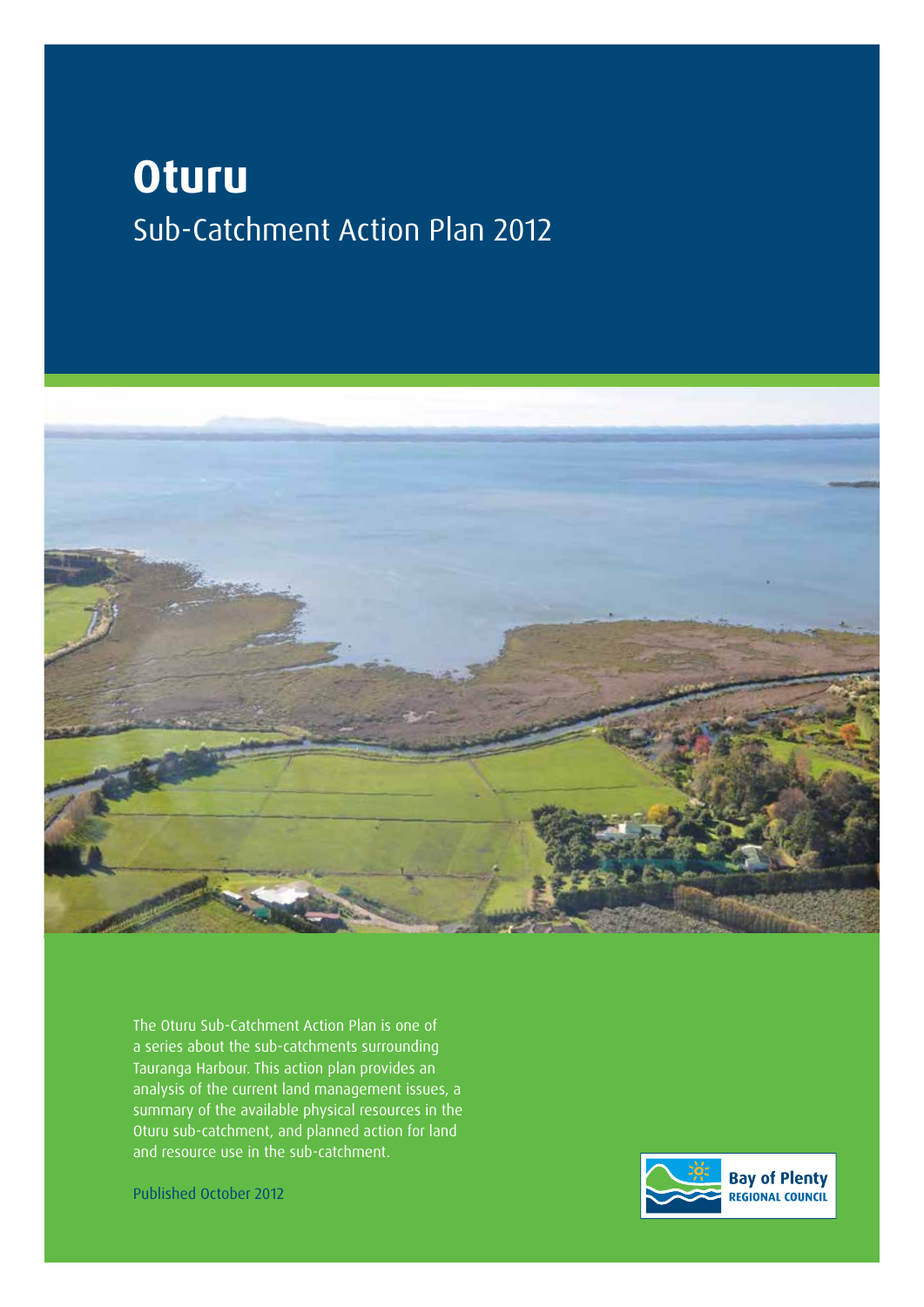## **Introduction**

The Oturu sub-catchment is south east of Tauranga Harbour. It is 8761 hectares in area and flows from the Minden Hill area, north to the harbour. The Oturu sub-catchment is part of the Tauranga ecological district.

The sub-catchment is six km long and two km wide. It includes 20 km of streams and 3.7 km of harbour margin. The primary waterway in the sub-catchment is the Oturu Stream which has numerous unnamed tributaries.

The most widely spread class of vegetation cover in the sub-catchment is pastoral vegetation at 47 percent. Indigenous land cover (bush) is largely confined to the upper slopes of the Minden Hill, (10 percent). Horticultural land covers 33 percent and is in the middle and lower sub-catchment. Exotic forestry is located in the upper subcatchment (five percent) Moderately large areas of estuarine wetlands surround the Waikaraka estuary.

Sub-catchment soils are derived from air-fall ash and belong to the Katikati Sandy Loam and Katikati Hill soil series, with occasional Otanewainuku steep-land soil series occurring in the upper reaches and stream gullies. These volcanic soils are versatile and naturally well-drained but are vulnerable to erosion under poor vegetation cover or intensive land-use.



*Source: BOPRC, ESRI, i-cubed, USGS, NASA, NOA*



*Source: BOPRC, ESRI, i-cubed, USGS, NASA, NOA*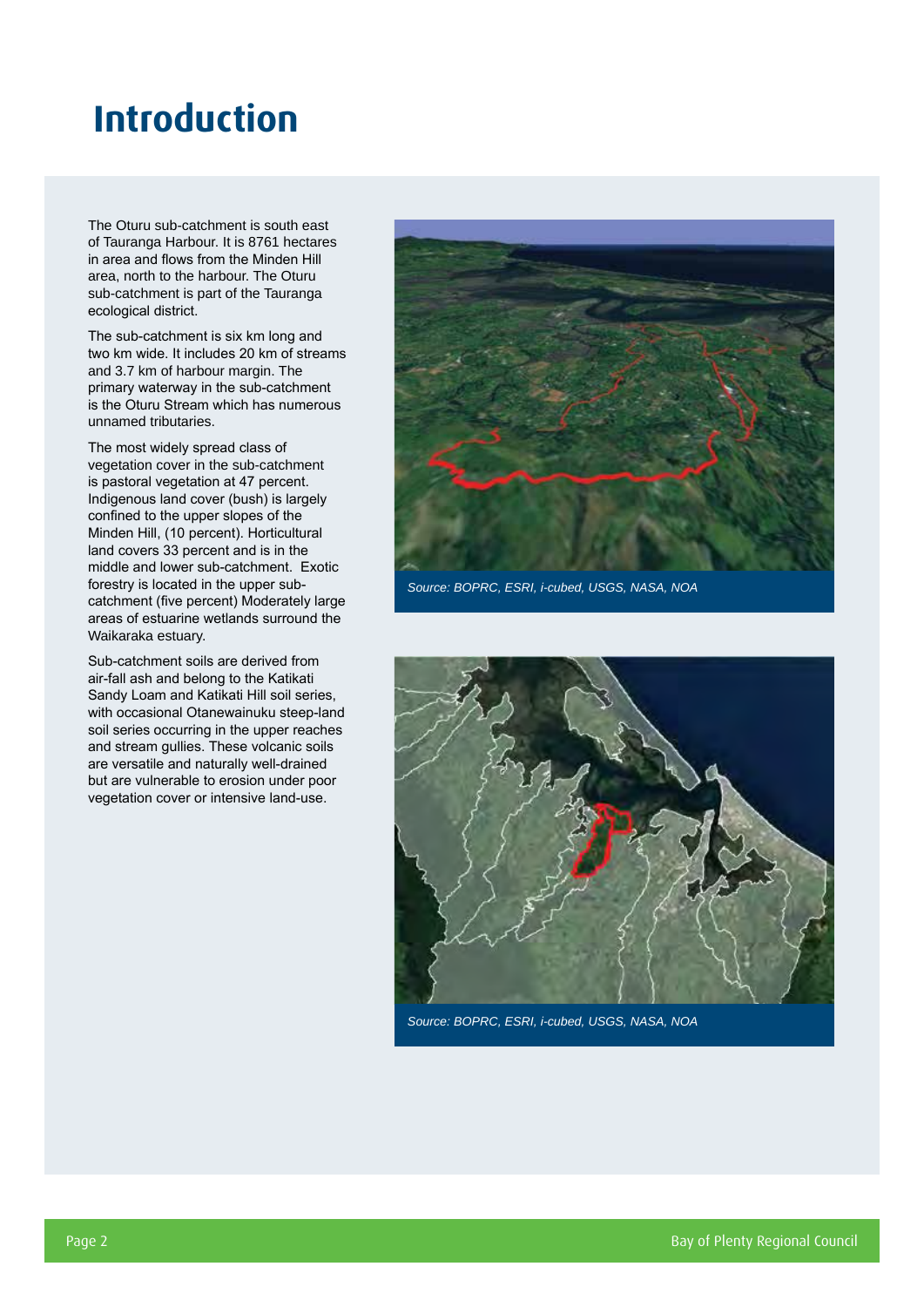## **Land management**

### What is the problem?

Soil has been and continues to be lost from the catchment at moderate to high rates, especially where steep land is grazed, or where earthworks are not carefully managed. Soil quality has not been monitored in the Oturu catchment, but results from similar sites indicate generally healthy soils, but with high nitrogen levels on sheep, beef and deer farms, and excessively high levels on dairy farms. While positive from a production perspective, high nitrogen levels are a risk to water quality through leaching and eutrophication.

Soils on kiwifruit orchards have healthy nitrogen levels but very high and increasing levels of phosphorus. While phosphates do not leach in the same way as nitrogen, they are still a significant risk to water quality if washed into waterways by erosion.

Livestock access to streams or wetlands, or the area around them, degrades water quality by increasing nutrients, faecal matter and sediment. Stock access can increase stream bank erosion by treading and damaged soil structure, and by stock eating and degrading vegetation on the stream bank.

Water quality can also be degraded by excess nutrients from fertilisers, farm runoff and urine patch leaching. Sediment can enter waterways from major construction sites (such as subdivision and roading) and forestry at harvest time. These and other pollutants are generally unintentional by-products of activities such as farming and construction.

## What will we (Bay of Plenty Regional Council) do about it?

- Promote riparian margin fencing to exclude stock and protect water quality
- Promote and help landowners plant riparian margins, to act as filters and reduce pollutants entering streams through surface runoff
- Encourage stock stream crossings, such as bridges, to protect the water quality of streams
- Support retirement of steep erodible land
- Protect existing areas of indigenous biodiversity
- Protect existing wetland areas
- Work with landowners, other agencies and other sections of Regional Council to ensure consistent land and water quality management.

#### **Current riparian margin fencing protection:**



*The stock excluded figure indicates those stream margins that are fenced off or land that is currently not available for stock grazing, for example, horticulture, forestry, and native bush.*

### Land cover in the Oturu sub-catchment



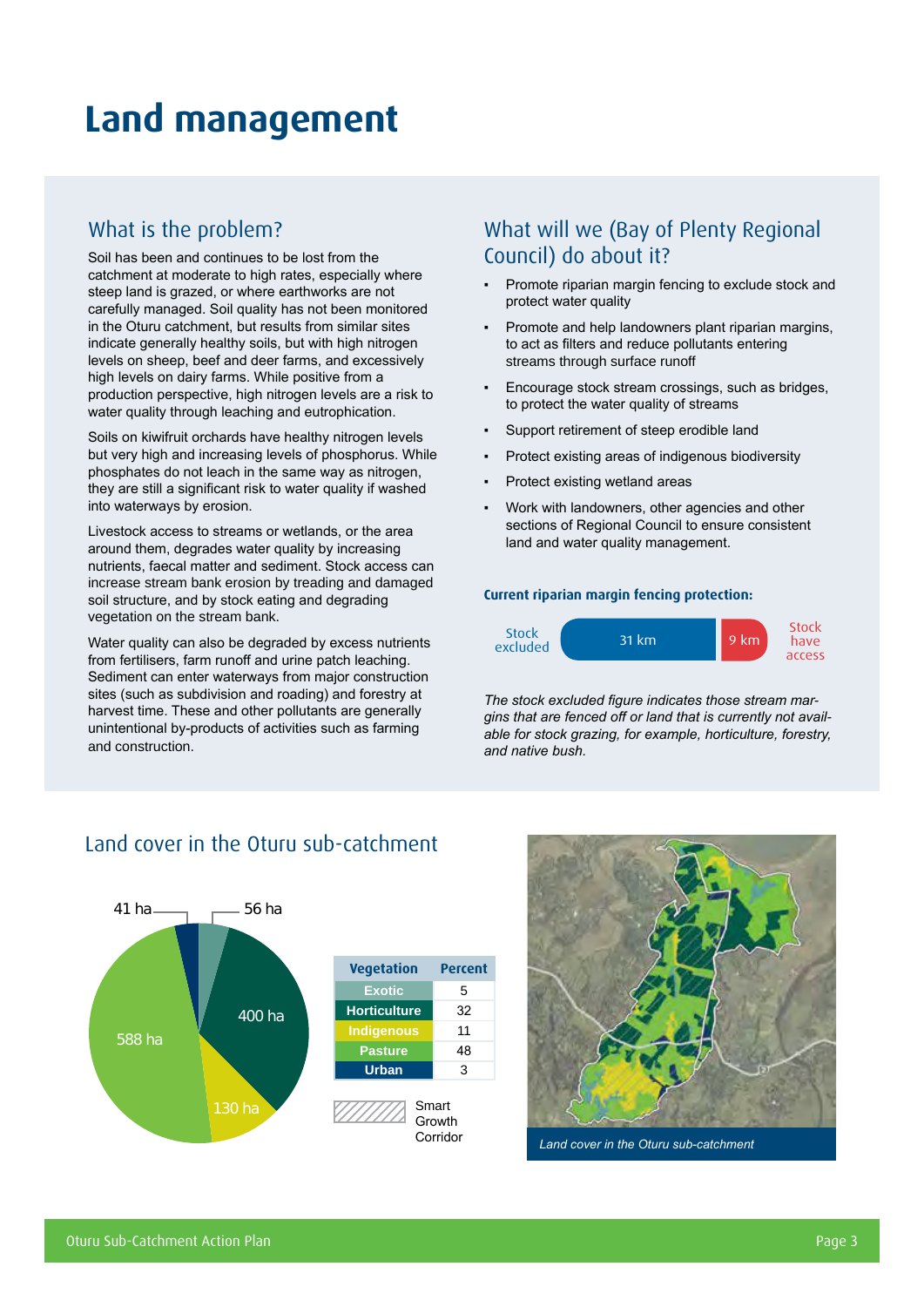## Land use capability classification in the Oturu sub-catchment

Sustainable land use and management is essential to ensure the Bay of Plenty region maintains clean waterways, productive soils, and indigenous biodiversity. How the land is used and managed can have a direct effect on its potential for long-term sustainability.

The majority of land in this sub-catchment is highly productive Land Use Capability (LUC) Class 3 and 4 – gently rolling to rolling landscapes. Both LUC Class 6 and 7 lands are found on the erosion prone slopes of Minden Hill or adjacent to the Wairoa were the ground is frequently saturated.





*Land use capability classification in the Oturu sub-catchment*

| <b>LUC Class</b> | <b>LUC Units</b> | <b>Percent</b> |
|------------------|------------------|----------------|
|                  | 2e 1             |                |
| 3                | 3e 1             | 44             |
|                  | 4e 1, 4w 1       | 17             |
| 6                | 6e 1, 6e 2, 6w 1 | 32             |
|                  | 7e 4             | ิค             |
|                  |                  |                |

Smart Growth Corridor

### Erosion risk in the Oturu sub-catchment

A high proportion of Land Use Capability Class 6 land in the Oturu sub-catchment has a medium risk of erosion due to pastoral land use. Forestry located on Class 6 and 7 lands has a medium to high risk of erosion during the post-harvest phase.





Smart Growth Corridor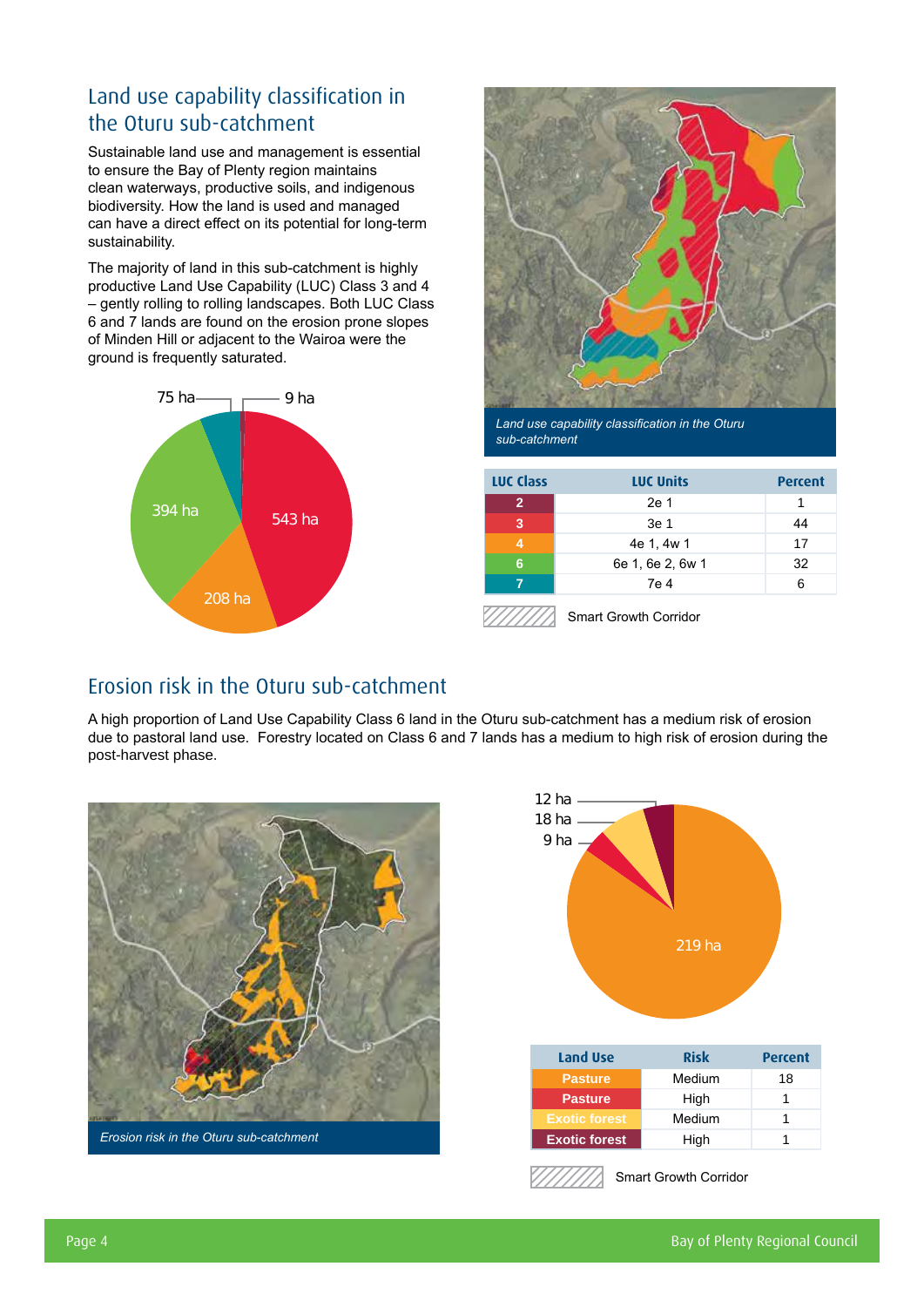## Existing protection status in the Oturu sub-catchment





## **Land management survey 2011**

### Field work

In developing the Oturu Sub-Catchment Action Plan, Bay of Plenty Regional Council undertook field surveys of 21 properties during December 2011. The properties surveyed covered 65 percent of the catchment. Priority was given to large properties that had waterways flowing through them or along their boundary.

Areas with formal protection were not surveyed as they already have action plans in place.

Field work included an assessment of land use, stream margins, erosion features and biodiversity features:

| Land use                        | Type and rationale<br>Land Use Capability classification based on<br>physical resources present                                                                                                                     |
|---------------------------------|---------------------------------------------------------------------------------------------------------------------------------------------------------------------------------------------------------------------|
| <b>Stream</b><br>margins        | Protection measures (if any) in place<br>General condition and upkeep<br>٠<br>Estimated length (both protected and<br>unprotected)<br>GPS track of any stream channels not<br>٠<br>evident in the GIS database maps |
| <b>Erosion</b><br>features      | Estimated size and trend direction<br>Photographs and GPS points (either at<br>feature or where the photo was taken)                                                                                                |
| <b>Biodiversity</b><br>features | Estimated size and trend direction<br>Photographs and GPS points (either at<br>٠<br>feature or where the photo was taken)                                                                                           |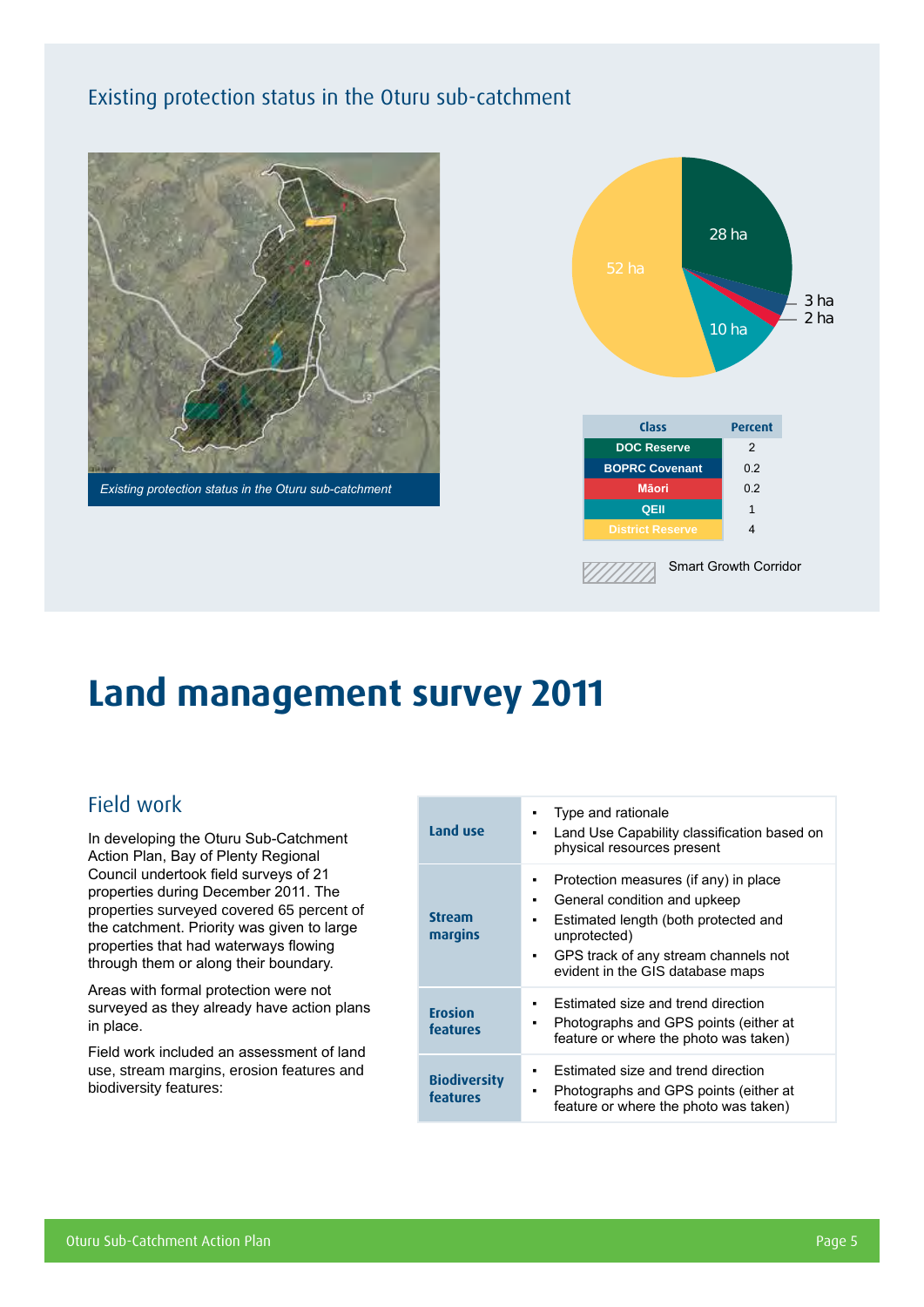## Landowner feedback

Bay of Plenty Regional Council, NZ Landcare Trust and Department of Conservation held a meeting with landowners on 26 July 2011. The meeting gathered their concerns, challenges and priorities for the Oturu catchment.

In order of priority, the challenges and solutions suggested were:

#### **Priority 1 - Water Quality**

- Contamination of waterways by cattle and refuse.
- Preservation of water quality right from the source.
- Clear waters in the "green wedge".

#### **Priority 2 –** Impact of development

- Stormwater and septic tank discharges and hard surface runoff to streams out of commercial properties is an issue.
- Too much run-off from roading and roading construction not being managed.
- Accountability by developers for the impact and effect of future development.
- The local community needs to understand the implications of the Minden Lifestyle Zone with regards to stormwater, earthworks, streams and biodiversity objectives and guidelines. The regulators need to enforce the guidelines and objectives.

#### **Priority 3 –** Western BOP District Council Reserves

- I' Anson Reserve; silty water flowing into it could be retained rather than flow to the estuary.
- Fish ladder and access for whitebait to go upstream.
- I' Anson Park overgrown. Maintenance needed.

#### **Priority 4 –** Land management skills / knowledge

- Sedimentation –containment needed; prevention of hill erosion through use of appropriate cropping technique.
- Minden steepland soils need to be managed properly through expert advice on options such as sediment retention ponds, suitable building platforms, and specific run off management controls.
- Nutrient and spray run-off from orchards needs to be monitored.
- Tree impediments (e.g. willow and blackberry) in streams create sediment build-up in the estuary and more mangroves.

### **Priority 5 –** Support and \$ for volunteers Paparoa Wetlands – preservation and extension.

Volunteers need assistance – more mechanical methods and skilled labour instead of manual labour please.

#### **Priority 6 –** Catchment reference group needed

Need a reference group formed to facilitate future consultation and planning for the catchment.

### Iwi/hapū feedback

The Oturu catchment hosts ancestral and contemporary interests for Pirirakau who maintain relationships to all natural resources including natural waterways in the hapu rohe tribal area.

The Pirirakau Hapū Environmental Management Plan "Nga Taonga Tuku Iho" serves as an important reference into the aspirations of Pirirakau within this catchment;

- It is important that the cultural history of the Oturu catchment is shared by: the establishment of appropriate recreational infrastructure, restoration and protection of historical sites including natural waterways and inner harbour positioned urupa and artefacts in situ where appropriate;
- Where it is appropriate recognition and inclusion is given to the Pirirakau identity and culture and promoted amongst agencies and local community as the tribal hapu of the area whilst noting Pirirakau is a hapu of Ngati Ranginui Iwi.
- It is important to have a balanced approach to pest management, so that Tangatawhenua have access to areas of larger pest animals such as pigs and deer and that those access areas are not decreased in size, this provision is fundamental to the cultural practice of manaakitanga;
- Planners, consenting authorities and landowners do not award enough weight to the state of the environment;
- It is important that all water quality is maintained and enhanced to protect and promote marine environments, kaimoana and fresh water species;
- Where it is appropriate Tangatawhenua are included to participate in environmental enhancement opportunities and development.

The following summarises land management issues raised by Ngāti Taka:

- Hapu recognition.
- Recognition of cultural sites.
- Loss of knowledge of cultural sites.
- Protection of sites of cultural and traditional values and use e.g wetlands.
- Support for development of Hapu Environmental Plans including developing relationships and development of monitoring tools for a Māori Cultural Health Index e.g mahinga mataitai (key species as indicators of environmental health).
- Sedimentation.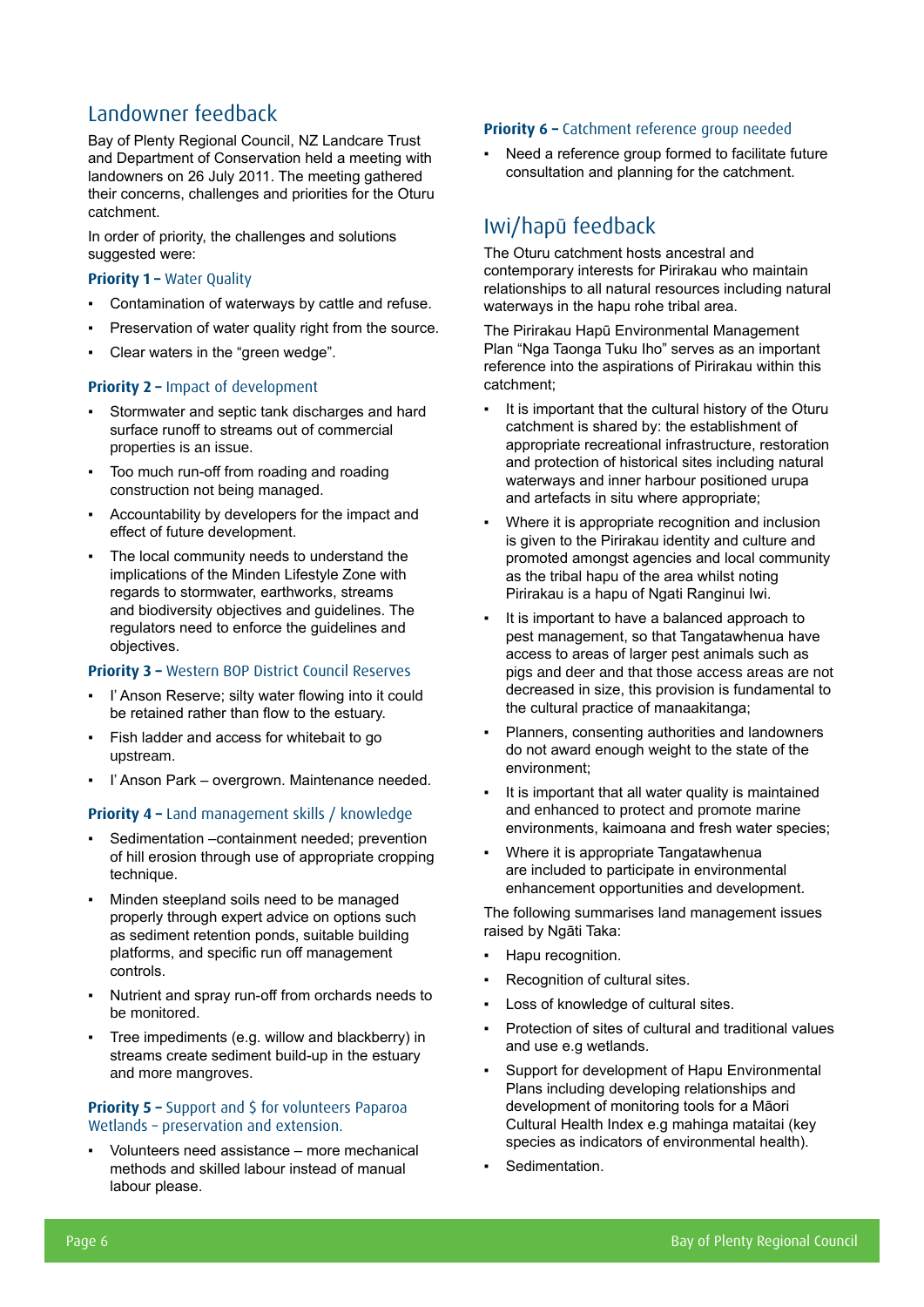- Water quality.
- Land management- riparian margins protection.
- Effects on kaimoana protection of indicator taonga species and the foodwebs that support these species through a holistic, catchment–based approach.
- Erosion.
- Biosecurity.
- Recognition of the link between environmental effects and social aspects of the hapu.

## **Actions**

Three main land management issues, common to the surveyed properties, were identified in the Oturu subcatchment. We have identified solutions that will help, maintain and improve riparian protection, reduce erosion and unsuitable land use and reduce biodiversity loss within the catchment area, and who can help implement the actions.

## Land management issues and solutions

| <b>Actions</b>                                                                                                                                                                                                                                                                                                                                                                                                                                                                                                                                                                                                                                                                                   | <b>Milestones</b>                                                                                         | Who is involved?                                                                                                                                                                                                                                                                |  |  |
|--------------------------------------------------------------------------------------------------------------------------------------------------------------------------------------------------------------------------------------------------------------------------------------------------------------------------------------------------------------------------------------------------------------------------------------------------------------------------------------------------------------------------------------------------------------------------------------------------------------------------------------------------------------------------------------------------|-----------------------------------------------------------------------------------------------------------|---------------------------------------------------------------------------------------------------------------------------------------------------------------------------------------------------------------------------------------------------------------------------------|--|--|
| <b>Improving riparian protection</b><br>Work with landowners to apply sustainable land use methods and practices<br>to maintain and/or repair streambanks and to improve water quality.<br>Completely remove stock access to streams, fence remaining 9km and<br>$\blacksquare$<br>instigate planting of riparian margins to eliminate the effects of livestock,<br>polluted water runoff and erosion.<br>Instigate necessary remedial works to stream margins such as bank<br>re-contouring, riparian planting and engineering works using relevant<br>legislation relating to riparian management.<br>Tailor site specific solutions.                                                          | 0.9 km of new<br>riparian fencing<br>per year<br>$0.5$ km of<br>riparian<br>planting per<br>year          | Bay of Plenty<br>Regional Council<br>Landowners<br>Western Bay of<br><b>Plenty District</b><br>Council<br>NZ Landcare<br>Trust working with<br>community care<br>groups                                                                                                         |  |  |
| Improve erosion control and appropriate land use practices<br>Apply property level management plans to LUC class 6 & 7 pastoral and<br>forestry land that has been identified as eroding or at risk of eroding.<br>Promote the need for land use change on LUC class 7 land pastoral land -<br>$\blacksquare$<br>advocate land retirement, forestry and suitable stock regimes.<br>Work with landowners to apply soil and water conservation methods and<br>good land management practice to maintain and/or repair landscapes.<br>Increase the awareness of cattle and deer at high stocking rates on<br>steeper slopes.<br>Ensure that landowners apply appropriate land management practices. | 19 properties<br>with 'at risk'<br>land have<br>management<br>plans by 2022                               | Bay of Plenty<br>Regional Council<br>Landowners<br>$\blacksquare$<br>Western Bay of<br><b>Plenty District</b><br>Council<br>Department of<br>$\blacksquare$<br>Conservation<br>NZ Landcare<br>Trust working with<br>community care<br>groups                                    |  |  |
| <b>Improve biodiversity protection and enhancement</b><br>Advocate further covenanted areas within the sub-catchment<br>Continue tree planting on private land in native or non-invasive exotic<br>species<br>Liaise with Waikato Regional Council and Department of Conservation<br>on coordinating management of the Kaimai Mamaku Range and its<br>catchments as part of the Kaimai Catchments Project<br>Work with landowners and community groups to protect identified<br>biodiversity areas in the sub-catchment by establishing native plant<br>populations and controlling nuisance populations of pest plants and<br>animals.                                                          | By 2022 an<br>additional<br>10 sites are<br>managed for<br>biodiversity<br>protection and<br>enhancement. | Bay of Plenty<br>Regional Council<br>Landowners<br>$\blacksquare$<br>Western Bay of<br><b>Plenty District</b><br>Council<br>Department of<br>$\blacksquare$<br>Conservation<br><b>Community Care</b><br>Groups<br>NZ Landcare<br>Trust working with<br>community care<br>groups |  |  |